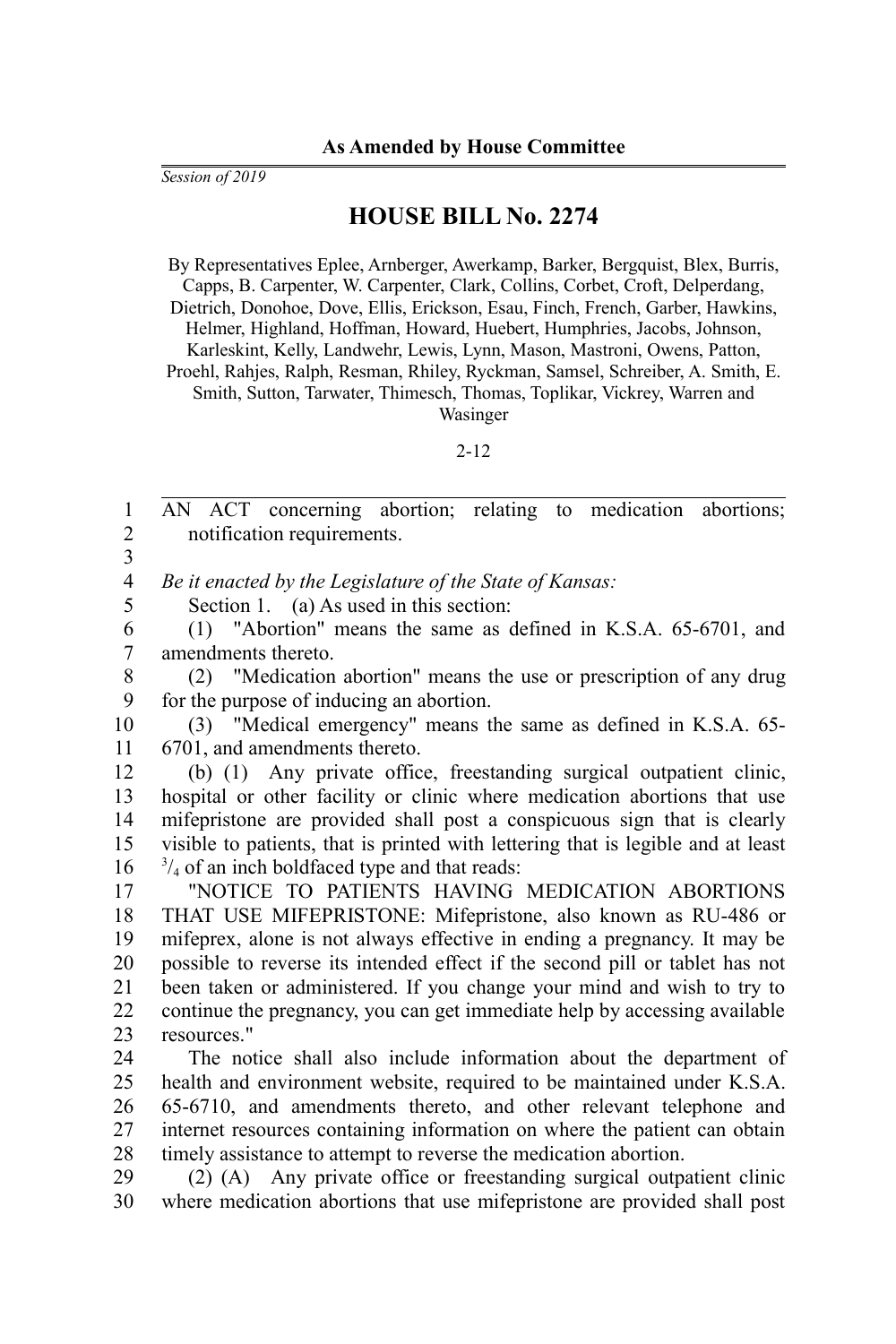the sign required by paragraph (1) in each patient waiting room and patient consultation room used by patients for whom medication abortions are provided. 1 2 3

(B) A hospital or other facility where medication abortions that use mifepristone are provided that is not a private office or freestanding surgical outpatient clinic shall post the sign required by paragraph (1) in each patient admission area used by patients for whom medication abortions that use mifepristone are provided. 4 5 6 7 8

(c) (1) Except in the case of a medical emergency, no physician shall provide, induce or attempt to provide or induce a medication abortion that use mifepristone without informing the woman, **in writing, in the manner prescribed by K.S.A. 65-6709, and amendments thereto, and also either** by telephone or in person, at least 24 hours prior to the medication abortion: 9 10 11 12 13 14

(A) That it may be possible to reverse the intended effects of a medication abortion that uses mifepristone, if the woman changes her mind, but that time is of the essence; and 15 16 17

(B) information on reversing the effects of a medication abortion that uses mifepristone is available on the department of health and environment's website, required to be maintained under K.S.A. 65-6710, and amendments thereto, and other relevant telephone and internet resources containing information on where the patient can obtain timely assistance to attempt to reverse the medication abortion. 18 19 20 21 22 23

(2) After a physician dispenses or provides an initial administration of mifepristone to a patient for the purposes of performing a medication abortion, the physician or an agent of the physician shall provide a legible, written notice to the patient that includes the same information as required under subsection  $(b)(1)$ . 24 25 26 27 28

(d) When a medical emergency compels the performance of a medication abortion that use mifepristone, the physician shall inform the woman, prior to the medication abortion, if possible, of the medical indications supporting the physician's judgment that an abortion is necessary to avert the woman's death or that a 24-hour delay would create serious risk of substantial and irreversible impairment of a major bodily function, excluding psychological or emotional conditions. 29 30 31 32 33 34 35

(e) Within 90 days after the effective date of this section, the department of health and environment shall cause to be published, in English and in each language that is the primary language of 2% or more of the state's population, in print and on the website required to be maintained under K.S.A. 65-6710, and amendments thereto, comprehensible materials designed to inform women of the possibility of reversing the effects of a medication abortion that uses mifepristone and information on resources available to reverse the effects of a medication 36 37 38 39 40 41 42 43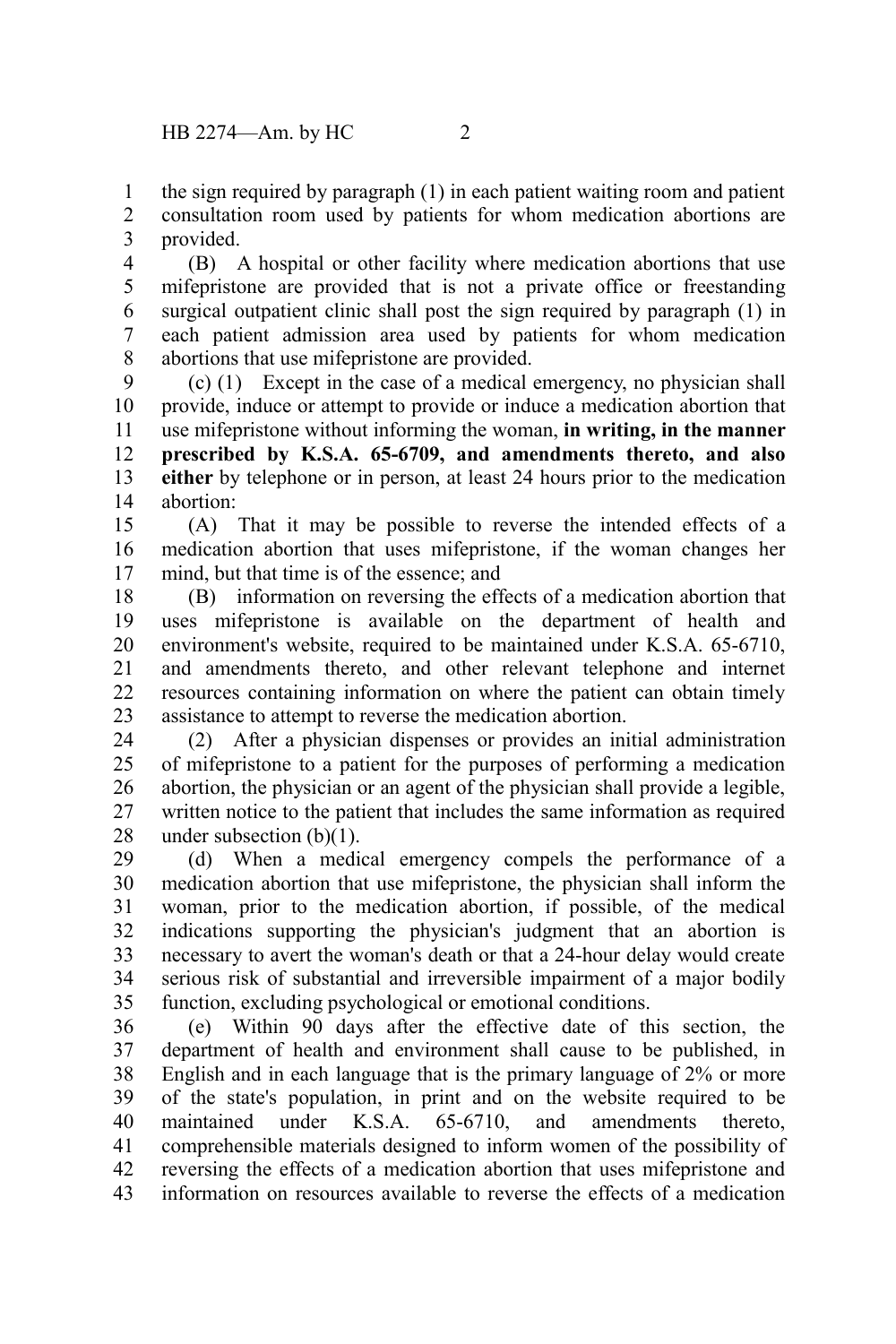abortion that uses mifepristone. The website shall also include other relevant telephone and internet resources containing information on where the patient can obtain timely assistance to attempt to reverse the medication abortion. 1 2 3 4

(f) Upon a first conviction of a violation of this section, a person shall be guilty of a class A person misdemeanor. Upon a second or subsequent conviction of a violation of this section, a person shall be guilty of a severity level 10, person felony. 5 6 7 8

(g) The department of health and environment shall assess a fine of \$10,000 to any private office, freestanding surgical outpatient clinic, hospital or other clinic or facility that fails to post a sign required by subsection (b). Each day that a medication abortion that uses mifepristone, other than a medication abortion that is necessary to prevent the death of the pregnant woman, is performed in any private office, freestanding surgical outpatient clinic, hospital or other facility or clinic when the required sign is not posted during a portion of that day's business hours when patients or prospective patients are present shall be a separate violation. The department of health and environment shall remit all moneys received from fines under this subsection to the state treasurer in accordance with the provisions of K.S.A. 75-4215, and amendments thereto. Upon receipt of each such remittance, the state treasurer shall deposit the entire amount into the state treasury to the credit of the state general fund. 9 10 11 12 13 14 15 16 17 18 19 20 21 22 23

(h) (1) If a physician provides a medication abortion using mifepristone in violation of this section, the following individuals may bring a civil action in a court of competent jurisdiction against the physician for actual damages, exemplary and punitive damages and any other appropriate relief: 24 25 26 27 28

(A) A woman to whom such medication abortion has been provided;

(B) the father of the unborn child who was subject to such medication abortion; or 30 31

(C) any grandparent of the unborn child who was subject to such medication abortion, if the woman was not 18 years of age or older at the time the medication abortion was performed or if the woman died as a result of the medication abortion. 32 33 34 35

(2) Notwithstanding any other provision of law, any action commenced in accordance with this subsection shall be filed within two years after the later of: 36 37 38

39 40

29

(A) The date of the discovery of the violation under this section; or

(B) the conclusion of a related criminal case.

- (3) In any action brought under this section, the court shall award reasonable attorney fees and costs to: 41 42
- (A) A prevailing plaintiff; or 43